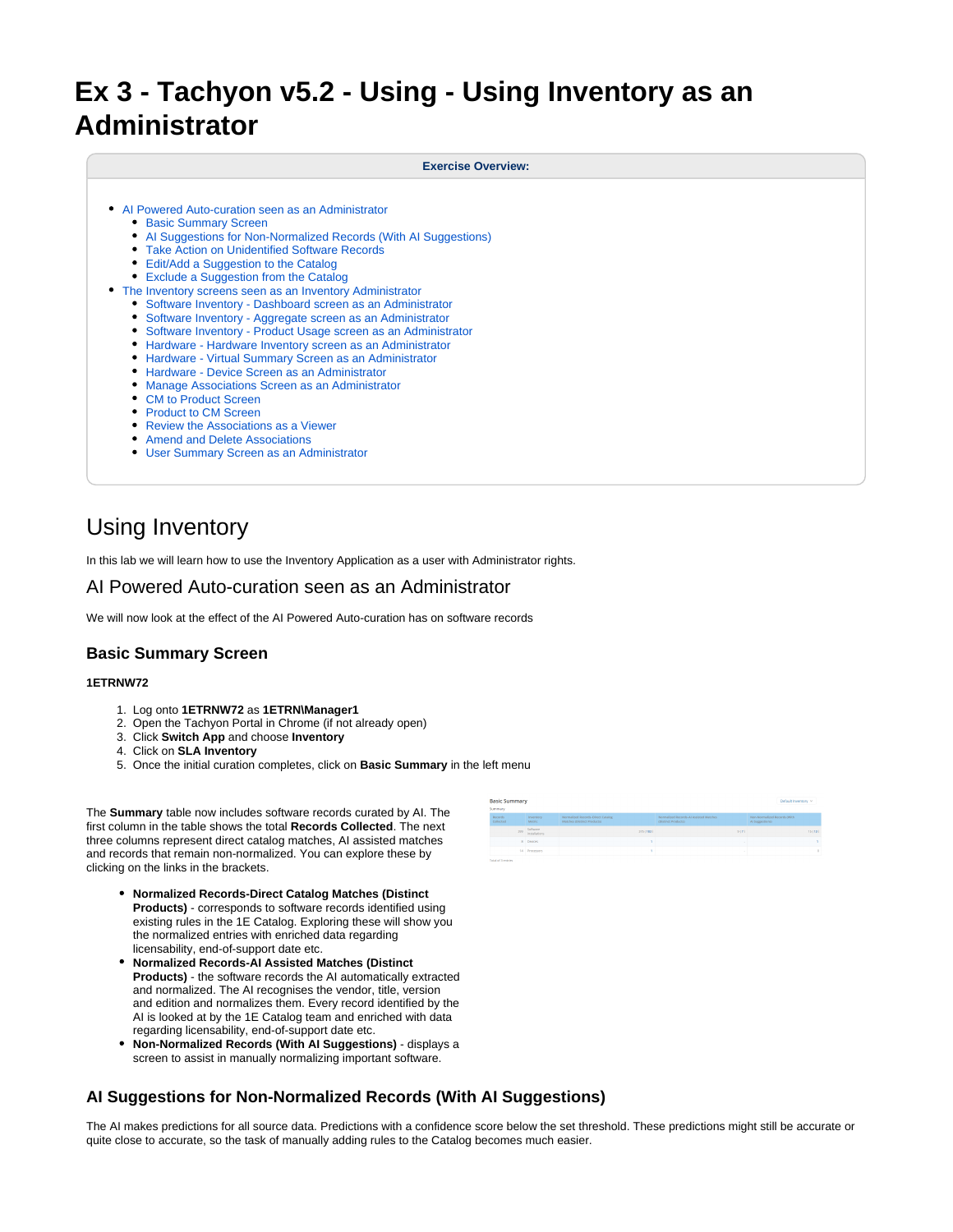The predictions are displayed on the AI Suggestions screen.

- 6. Click on the **(x)** link in the **Basic Summary** screen (in the Non-Normalized Records (With AI Suggestions) column).
- 7. This displays the **Unidentified Software Records** screen: This screen has the following elements:

#### **Overview**

Shows a count of distinct software records to be identified, so you can keep track of progress.

- **AI predicted**  records the AI was unable to identify, but was able to provide suggestions
- **AI predicted and partially matched** where the vendor or title was identified through previous knowledge from the 1E Catalog, these records have a default high confidence score
- **Cannot be identified** these records have insufficient information to recognize the software or make a prediction.
- **Clear All Filters**  show all records

#### **Filter**

Filters by application type.

- **Show only Secondary Applications filters to only** secondary applications
- **Newly discovered (Last 30 days)** filters to applications discovered within the last 30 days
- **New to Catalog** filters to applications that are either new vendors or titles previously unknown to the 1E Catalog
- **Exclude Secondary Apps** removes any applications considered secondary, like updates, hot fixes or language packs.

#### **AI Prediction Confidence**

Confidence scores for predictions are divided into three equal parts below the threshold. **High**, **Medium** and **Low** confidence relate to the ease at which the AI engine suggestions can be manually reviewed and added as rules.

#### **FILTER BY**

Use this to add conditional filters for various fields on the **Sugge stions Table**,

8. **Click** on the **Plus sign** next to filter by and enter: "Vendor Contains Micro" to return results based on Microsoft as a software vendor.

#### **Suggestions Table**

Each row on this table corresponds to a distinct set of software records. There are four values and a number of actions to perform for each distinct record. The values are:

- **Install Count** the total number of records found with the same source data across the estate
- **Source Data** ARP data extracted into **Title**, **Version**, **Vendor**, **Edition**, **Colloquial Version** and **Licensable** fields
- **AI Prediction** the AI suggestion after attempting to extract **Title** , **Version**, **Vendor**, **Edition**, **Colloquial Version** and **Licensable** fields from source data, Licensability is set to a default of **No** on the suggestions table, this can be edited before adding
- **Confidence** abstracted to high, medium or low based on the exact numeric value for prediction confidence, these confidences values will always be lower than the threshold required to automatically normalize records.

## <span id="page-1-0"></span>**Take Action on Unidentified Software Records**

| <b>Basic Summary</b><br>Summary. |                           |                                                                  |                                                               |                                                 |  |  |
|----------------------------------|---------------------------|------------------------------------------------------------------|---------------------------------------------------------------|-------------------------------------------------|--|--|
| Records<br>Collected             | Inventory<br>Metric       | Normalized Records-Direct Catalog<br>Matches (Distinct Products) | Normalized Records-Al Antisted Matches<br>(Distinct Products) | Non-Normalized Records (With<br>At Suggestions) |  |  |
| 399                              | Software<br>installations | 37511031                                                         | 9(7)                                                          | 151133                                          |  |  |
|                                  | 8 Devices                 |                                                                  |                                                               |                                                 |  |  |
|                                  | 14 Processors             |                                                                  |                                                               | ٠                                               |  |  |
|                                  |                           |                                                                  |                                                               |                                                 |  |  |

**Unidentified Software Records** 

| .                                           |                                                                                                                                        | .                                                                                                                                                          | .                                          |                     |                             |  |
|---------------------------------------------|----------------------------------------------------------------------------------------------------------------------------------------|------------------------------------------------------------------------------------------------------------------------------------------------------------|--------------------------------------------|---------------------|-----------------------------|--|
| 13<br>Seftware Products<br>left to identify | © Al predicted (10)<br><sup>(i)</sup> Al predicted and partially matched (2)<br>C cannot be identified (1)<br>* Clear All Filters (13) | El Show only Secondary Applications (10)<br><sup>(2)</sup> Newly discovered (Last 30 days) (13)<br>El New to Catalog (1)<br>Ill Exclude Secondary Apps (3) | $@$ High (2)<br>@ Medium (0)<br>© Low (11) |                     |                             |  |
| <b>FATER RY</b>                             | ٠                                                                                                                                      |                                                                                                                                                            |                                            |                     | Management Group Global ~ - |  |
| <b>Install</b><br>Courst                    | Source Data                                                                                                                            | Al Prediction                                                                                                                                              |                                            | <b>Actions</b>      | Confidence                  |  |
|                                             | Versdor:<br>Title: Microsoft SQL Server 2012<br>version:<br>Editions<br>Colloguial<br><b>Version:</b><br>Licensable:                   | Microsoft Corporation<br>SOL Server<br>2012<br>No.                                                                                                         |                                            | 4.01<br><b>DOM:</b> | High                        |  |
|                                             | Vendor: Microsoft Corporation                                                                                                          | Microsoft Corporation                                                                                                                                      |                                            |                     |                             |  |

FILTER BY Vendor Contains Micro x

 $+$ 

High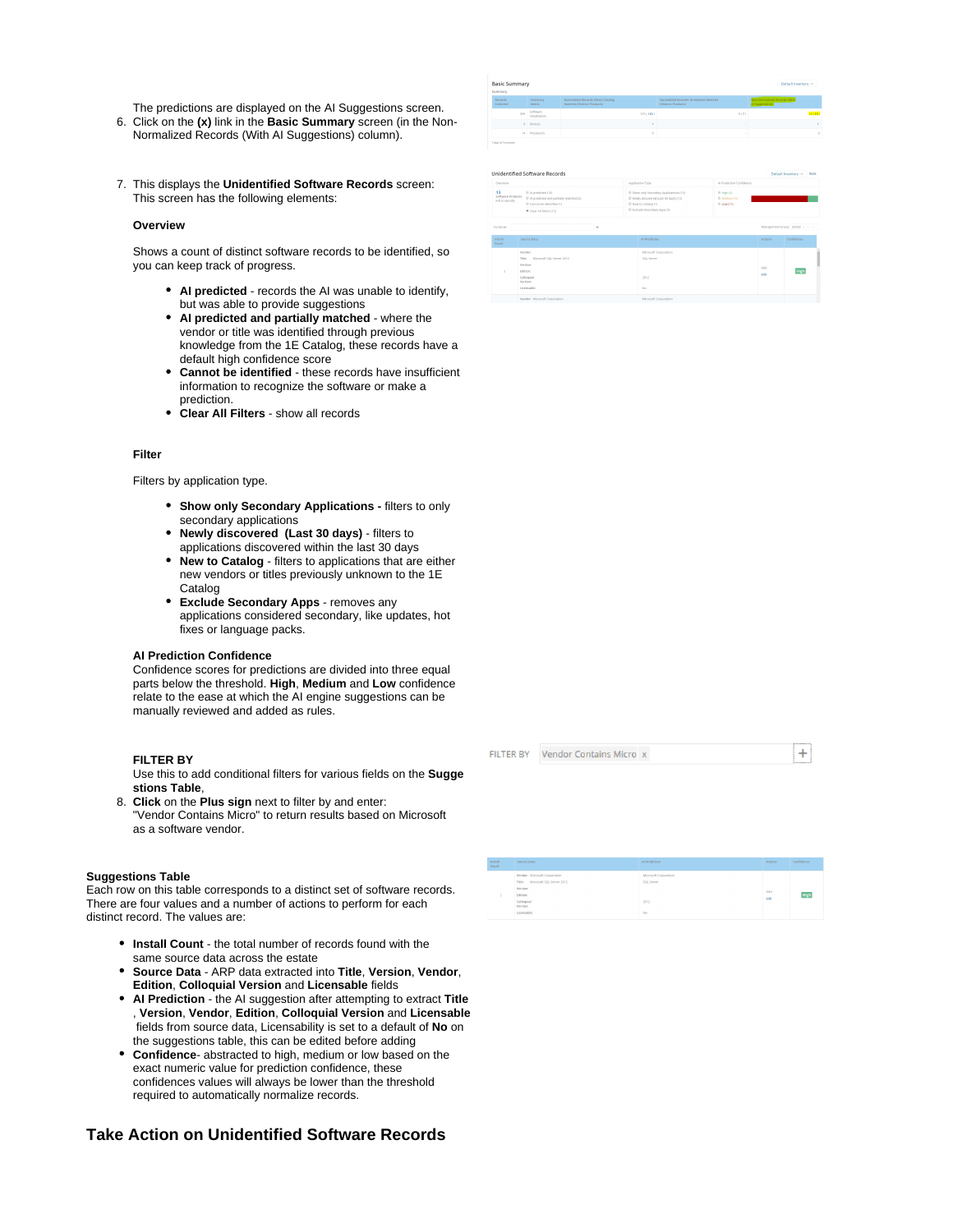The **Actions** you can take on each record are:

- **Add** adds the suggestion directly to the catalog, once the rule is added, the software record in context will appear normalized from the next sync onwards
- **Edit** allows you to edit the software record before adding to the catalog
- **Exclude** you can exclude a software record, to remove it from a normalization requirement, this also reduces the count of software left to identify - these excluded records will still appear on the same screen, tagged as excluded.

You can explore these records to see what the AI has curated by clicking on the related links in the **Basic Summary Report**.

We have also introduced a new screen for AI suggestions for any software records that remain non-normalized. This is a replacement for the **Best Match Screen** which allowed you to add rules.

## <span id="page-2-0"></span>**Edit/Add a Suggestion to the Catalog**

- 9. **Filter** the Unidentified Software Records to show software where the vendor is Microsoft
- 10. Scroll to find the software with the title: **Administrative Templates (ADMX) for Windows 10 and Windows Server** Click **Edit**
- 11. In the displayed screen (shown right), accept the suggestions and click **Add to Catalog**

| Edit Suggested Match                                                                      |                                                                | ×                     |  |  |  |  |
|-------------------------------------------------------------------------------------------|----------------------------------------------------------------|-----------------------|--|--|--|--|
| Source Vendor: Microsoft Corporation                                                      |                                                                |                       |  |  |  |  |
| SUGGESTED VENDOR                                                                          |                                                                |                       |  |  |  |  |
| Microsoft Corporation                                                                     |                                                                |                       |  |  |  |  |
|                                                                                           |                                                                |                       |  |  |  |  |
| Source Title: Administrative Templates (ADMX) for Windows 10 and Windows Server 2016      |                                                                |                       |  |  |  |  |
| SUGGESTED TITLE                                                                           |                                                                |                       |  |  |  |  |
| Administrative Templates for Windows and Windows Server                                   |                                                                |                       |  |  |  |  |
| Source Colloquial Version:                                                                |                                                                |                       |  |  |  |  |
| SUGGESTED COLLOQUIAL VERSION                                                              |                                                                |                       |  |  |  |  |
| 10                                                                                        |                                                                |                       |  |  |  |  |
| Source Edition:                                                                           |                                                                |                       |  |  |  |  |
| SUGGESTED EDITION                                                                         |                                                                |                       |  |  |  |  |
|                                                                                           |                                                                |                       |  |  |  |  |
| Source Version: 1.0                                                                       |                                                                |                       |  |  |  |  |
| SUGGESTED VERSION                                                                         |                                                                |                       |  |  |  |  |
| 1.0                                                                                       |                                                                |                       |  |  |  |  |
|                                                                                           |                                                                |                       |  |  |  |  |
| Is Licensable                                                                             |                                                                |                       |  |  |  |  |
|                                                                                           |                                                                |                       |  |  |  |  |
|                                                                                           |                                                                |                       |  |  |  |  |
|                                                                                           | Cancel                                                         | <b>Add to catalog</b> |  |  |  |  |
|                                                                                           |                                                                |                       |  |  |  |  |
| Vendor: Microsoft Corporation                                                             | Microsoft Comeration                                           |                       |  |  |  |  |
| Title: Administrative Templates (ADMX) for Windows 10 and Windows Server.<br>Version: 1.0 | Administrative Templates for Windows and Windows Server<br>5.0 |                       |  |  |  |  |
| Edition:<br>Colloquial                                                                    | 10                                                             | Added<br><b>Fift</b>  |  |  |  |  |
| <b>Wertlass</b><br>Licensable:                                                            | No                                                             |                       |  |  |  |  |
|                                                                                           |                                                                |                       |  |  |  |  |

Note the Options have now changed from Add, Edit to Added, Edit

## <span id="page-2-1"></span>**Exclude a Suggestion from the Catalog**

- 12. Remove the previous filter on Unidentified Software Records and add a filter to find software where the **Title** contains **Mail**
- 13. Scroll to find the software with the title: **hMailServer 5.4.2-B1964** Click **Exclude**
	- Note the Options have now changed from Add, Edit and Exclude to Add, Edit and Include

## <span id="page-2-2"></span>The Inventory screens seen as an Inventory Administrator

Now that we have seen what a Viewer can see we will see how it differs for an Administrator.

## <span id="page-2-3"></span>**Software Inventory - Dashboard screen as an Administrator**

#### **1ETRNW72**

- 14. Log onto **1ETRNW72** as **1ETRN\Manager1**
- 15. Open the Tachyon Portal in Chrome (if not already open)
- 16. Click **Switch App** and choose **Inventory**
- 17. The page should open on **Software Inventory Dashboard** if it has not navigate there
- 18. The screen has the same fields as the viewer saw, and the drop lists have the same effect, select the options to confirm if you desire

#### <span id="page-2-4"></span>**Software Inventory - Aggregate screen as an Administrator**

- 19. Navigate to **Software Inventory Aggregate**
- 20. The screen has the same fields as the viewer saw, and the drop lists have the same effect, select the options to confirm if you desire
- 21. The difference is the Export button is now enabled, click on this.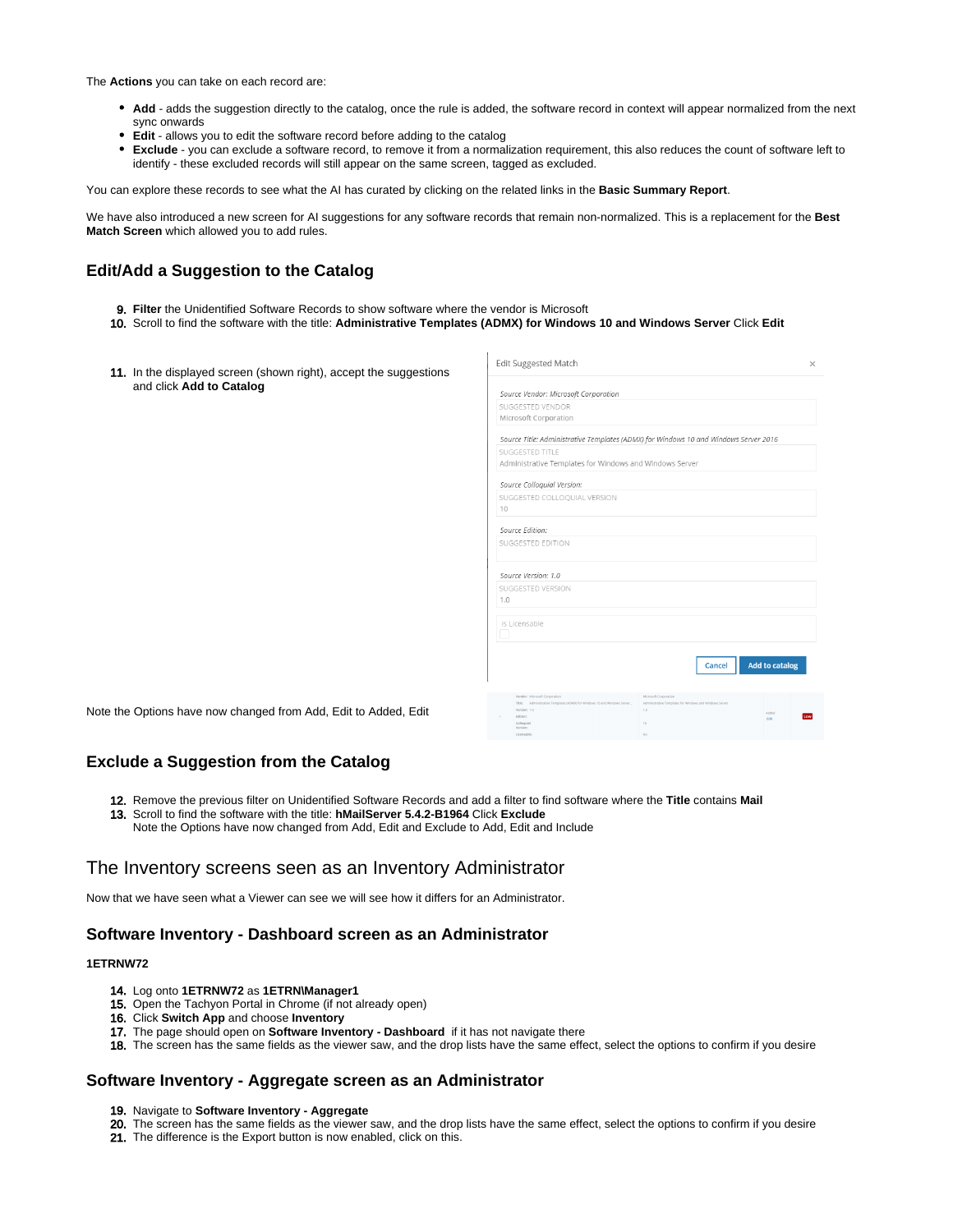- 22. The **Export** popup opens. You can choose which columns to export in the same way you can choose columns to display in the main report panel. **Choose** all columns
- 23. The report is exported in a .TSV format, for example **AggregatedSoftwareInventory\_20200813095415.tsv**, on the downloaded file **click** view in folder, and right click to **open** with **notepad++**
- 24. Review the data exported, choose a title and confirm that the data matches that displayed on screen (the downloaded file exports in Vendor order descending)
- 25. Once reviewed, close the file

## <span id="page-3-0"></span>**Software Inventory - Product Usage screen as an Administrator**

- 26. Navigate to **Software Inventory Product Usage**
- 27. The screen has the same fields as the viewer saw, and the drop lists have the same effect, select the options to confirm if you desire
- 28. The difference is the Export button is now enabled, click on this.
- 29. The **Export** popup opens. You can choose which columns to export in the same way you can choose columns to display in the main report panel. **Choose** all columns
- 30. The report is exported in a .TSV format, for example **InventoryProductUsage\_20200813102621.tsv**, on the downloaded file **click** view in folder, and right click to **open** with **notepad++**
- 31. Review the data exported, choose a title and confirm that the data matches that displayed on screen (the downloaded file exports in Vendor order descending)
- 32. Once reviewed, close the file

#### <span id="page-3-1"></span>**Hardware - Hardware Inventory screen as an Administrator**

- 33. Click on *Hardware Hardware Inventory*
- 34. The screen has the same fields as the viewer saw, and the drop lists have the same effect, select the options to confirm if you desire
- 35. The difference is the Export button is now enabled, click on this.
- 36. The report is exported in a .TSV format, for example **HardwareInventory\_20200813111828.tsv**, on the downloaded file **click** view in folder, and right click to **open** with **notepad++**
- 37. Review the data exported, choose a title and confirm that the data matches that displayed on screen (the downloaded file exports in Vendor order descending)
- 38. Once reviewed, close the file

## <span id="page-3-2"></span>**Hardware - Virtual Summary Screen as an Administrator**

- 39. Navigate to *Hardware Virtual Summary* the screen on the right is displayed
- 40. The screen has the same fields as the viewer saw, and the drop lists have the same effect, select the options to confirm if you desire, there is no difference between a user and an administrator

## <span id="page-3-3"></span>**Hardware - Device Screen as an Administrator**

- 41. Navigate to *Hardware Device* the screen will be blank
- 42. Enter **1ETRNW101** in the Search device box at the top of the screen and when the machine name resolves select this, the Devices screen then populates, all the fields are as the viewer saw
- 43. Observe the Installed Software Matched tab the Export button is now enabled, click on this.
- 44. The report is exported in a .TSV format, for example **MatchedSoftware\_20200813111828.tsv**, on the downloaded file **click** view in folder, and right click to **open** with **notepad++**
- 45. Review the data exported, choose a title and confirm that the data matches that displayed on screen (the downloaded file exports in Vendor order descending)
- 46. Once reviewed, close the file
- 47. Navigate to the Installed Software Unmatched tab
- 48. Note the Export button is enabled click on this,
- 49. The report is exported in a .TSV format, for example **UnmatchedSoftware\_20200813111828.tsv**, on the downloaded file **click** view in folder, and right click to **open** with **notepad++**
- 50. There is no data at this time we have not linked any apps
- 51. Once reviewed, close the file
- 52. The Link apps button is enabled we will look at that functionality later

## <span id="page-3-4"></span>**Manage Associations Screen as an Administrator**

## <span id="page-3-5"></span>**CM to Product Screen**

- 53. Navigate to *Manage Associations CM to Product* the screen will be blank on the left under the Page title, CM to Product is underlined and on the right there are three options Associations, All records and No Associations, All records is selected, Note the number of records Note Add/Edit Association is disabled
- 54. Select No Associations, and confirm the number of records is equal to that seen on the All records option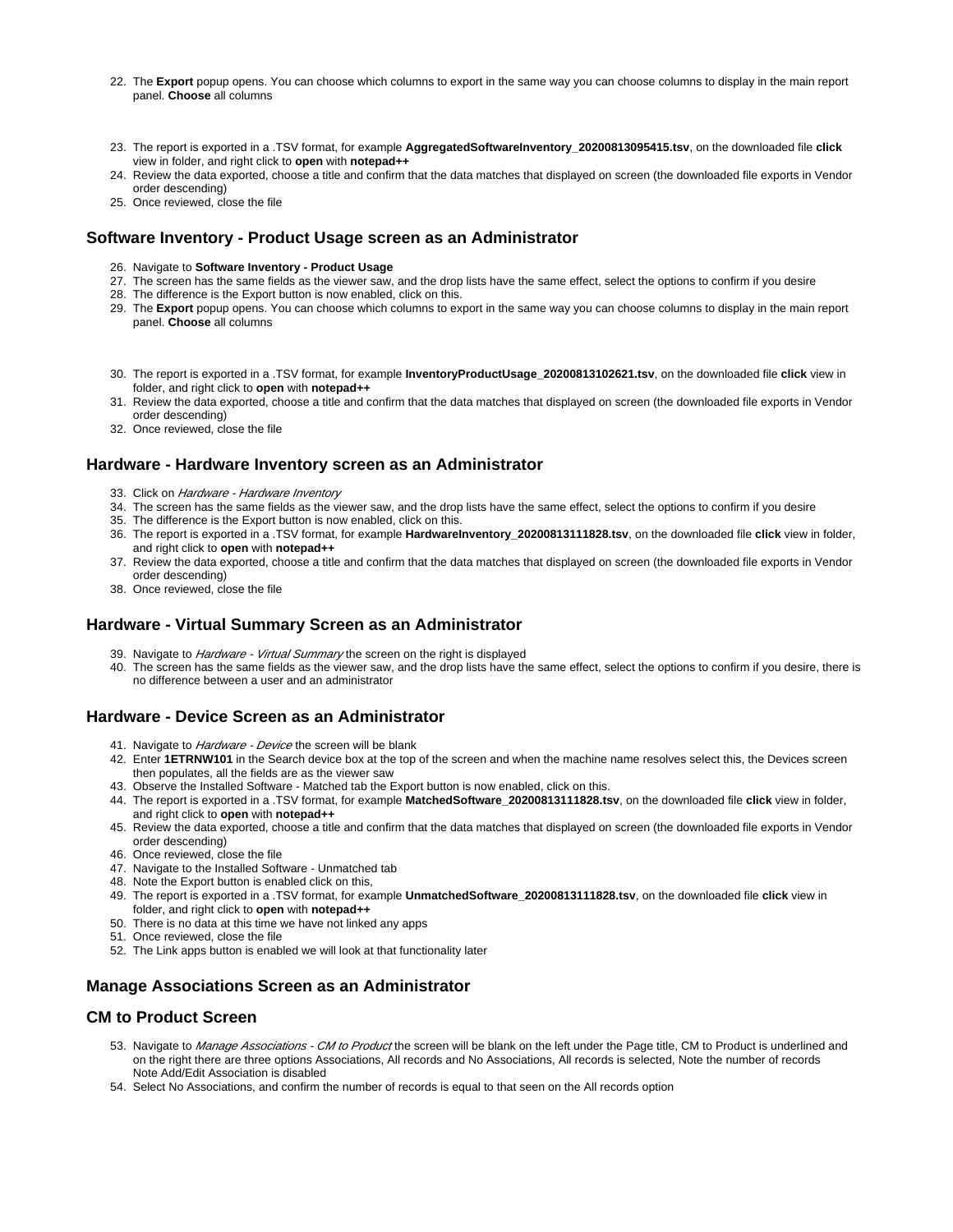55. Select Microsoft Project 2010 via the check box to the left and then note that the Add/Edit Association button is enabled, **Click** this, and observe the screen to the right opens

| Manufacturer: Microsoft<br>Name: Microsoft Project 2010<br>Versige: NA<br>Select Product<br>Title<br>Edition<br>Vendor<br>Version<br>$\alpha$<br>$\alpha$<br>$\alpha$<br>Title<br>cation<br>vesen<br>Vehöst<br><b>B</b> Vendor<br>Ticky<br>Specific Version<br>Collegalat/Readable Version<br>Edition<br>IF T<br>日本<br><b>IF Y</b><br>耳下 | $\overline{\mathbb{H}}$ |
|------------------------------------------------------------------------------------------------------------------------------------------------------------------------------------------------------------------------------------------------------------------------------------------------------------------------------------------|-------------------------|
|                                                                                                                                                                                                                                                                                                                                          |                         |
|                                                                                                                                                                                                                                                                                                                                          |                         |
|                                                                                                                                                                                                                                                                                                                                          |                         |
|                                                                                                                                                                                                                                                                                                                                          | Careel                  |
|                                                                                                                                                                                                                                                                                                                                          |                         |
|                                                                                                                                                                                                                                                                                                                                          |                         |
|                                                                                                                                                                                                                                                                                                                                          |                         |
|                                                                                                                                                                                                                                                                                                                                          |                         |
| <b>CM Details</b>                                                                                                                                                                                                                                                                                                                        |                         |
| Add/Edit Associations for Microsoft Project 2010                                                                                                                                                                                                                                                                                         |                         |

- 56. In the Vendor field type **Microsoft**, when the search resolves select **Microsoft Corporation**
- 57. In the Title field type **Project** and **select** this when the search resolves
- 58. **Choose 2010** in the version field
- 59. Search for and **select** Standard in the Edition field
- 60. Click **Save,** Click **< CM to Product**
- 61. Now choose the Associations tab, and confirm that Microsoft Project 2010 is now listed
- 62. Confirm that the value for All records is one more than that for No Associations
- 63. Associate another product of your choice, once you have saved, do not return to the CM to Product screen.
- 64. Select the record you just added, and click **Edit**
- 65. The record will now appear in the upper section of the page, amend the version number and click **Save**
- 66. Confirm the amendment is shown. And navigate back to **< CM to Product** and **Associations**
- 67. Confirm the new product is listed, and **select** it. Click **Add/Edit Associations**
- 68. In the bottom half of the screen, select the title and click **Delete** click **delete** on the popup window, confirm no data is now displayed
- 69. And navigate back to **< CM to Product** and **Associations**
- 70. Confirm the title is no longer listed

#### <span id="page-4-0"></span>**Product to CM Screen**

- 71. Navigate to *Manage Associations Product to CM*, Product to CM is underlined and on the right there are three options Associations, All records and No Associations, All records is selected, Note the number of records
	- Note there are three buttons all are disabled:
	- Add Association
	- Edit Association
	- Remove Association
- 72. Select **No Associations**, and confirm the number of records is equal to that seen on the All records option
- 73. Sort the vendor field Ascending, and select Adobe Systems Incorporated, and click on **Add Association**
- 74. The screen will display as shown on the right



- 75. In the Search for a CM Application or Package field type **Adobe**, and when it resolves to Adobe Reader 9 **select** it
- 76. In the lower half of the screen, select **Adobe Systems Incorporated** and click **Save**
- 77. The message on the right will be displayed briefly



- 78. Navigate back to **< Product to CM**
- 79. Then click on **Associations**, and confirm the newly created Association is listed
- 80. Repeat the above for another Application of your choice
- 81. Two applications now have Associations to CM Applications

## <span id="page-4-1"></span>**Review the Associations as a Viewer**

Now that there are some Associations between Product and CM and CM and Product, we will review what the Viewer user can see

#### **1ETRNW101**

- 82. Log onto **1ETRNW101** as **1ETRN\User**
- 83. Open the Tachyon Portal in Chrome (if not already open)
- 84. Navigate to **Manage Associations CM to Product,** and open the **Associations** tab
- 85. Confirm that the 3 Applications we have created associations for are listed
- 86. Select one of the three using the check box to the left and confirm that the Add/Edit Association button remains disabled
- 87. Notice that each of the names is a link, click on one and observe the information displayed, which is the detailed

| Adobe Reader 9             |                |                  |                           |         |  |
|----------------------------|----------------|------------------|---------------------------|---------|--|
| Vendor                     | Title          | Specific Version | <b>Colloquial Version</b> | Edition |  |
| Adobe Systems Incorporated | Acrobat Reader | 9.3.4.0          |                           |         |  |